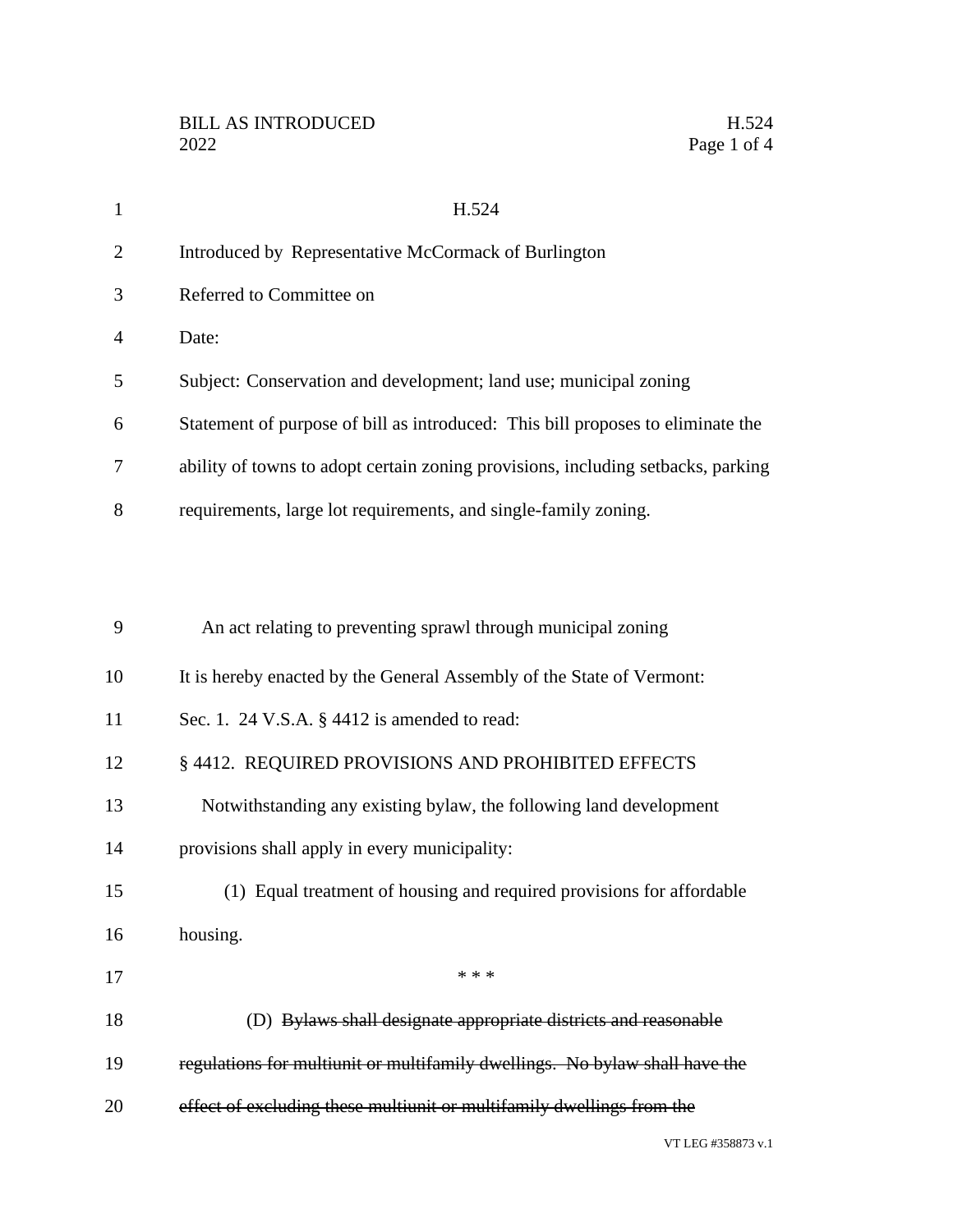| $\mathbf{1}$   | municipality In any district that allows residential development, no bylaw shall |
|----------------|----------------------------------------------------------------------------------|
| $\overline{2}$ | have the effect of prohibiting multiunit or multifamily dwellings.               |
| 3              | * * *                                                                            |
| 4              | (12) Large lot requirements. No bylaw shall have the effect of requiring         |
| 5              | a minimum lot size of five acres or more for the construction of a dwelling      |
| 6              | unit.                                                                            |
| 7              | (13) Minimal setbacks. No bylaw shall have the effect of requiring               |
| 8              | setback distances greater than a distance needed to address pedestrian and       |
| 9              | vehicle traffic safety.                                                          |
| 10             | Sec. 2. 24 V.S.A. $\S$ 4414 is amended to read:                                  |
| 11             | § 4414. ZONING; PERMISSIBLE TYPES OF REGULATIONS                                 |
| 12             | Any of the following types of regulations may be adopted by a municipality       |
| 13             | in its by laws in conformance with the plan and for the purposes established in  |
| 14             | section 4302 of this title.                                                      |
| 15             | * * *                                                                            |
| 16             | (3) Conditional uses.                                                            |
| 17             | * * *                                                                            |
| 18             | (B) The general standards set forth in subdivision $(3)(A)$ of this              |
| 19             | section may be supplemented by more specific criteria, including requirements    |
| 20             | with respect to any of the following:                                            |
| 21             | (i) Minimum lot size. [Repealed.]                                                |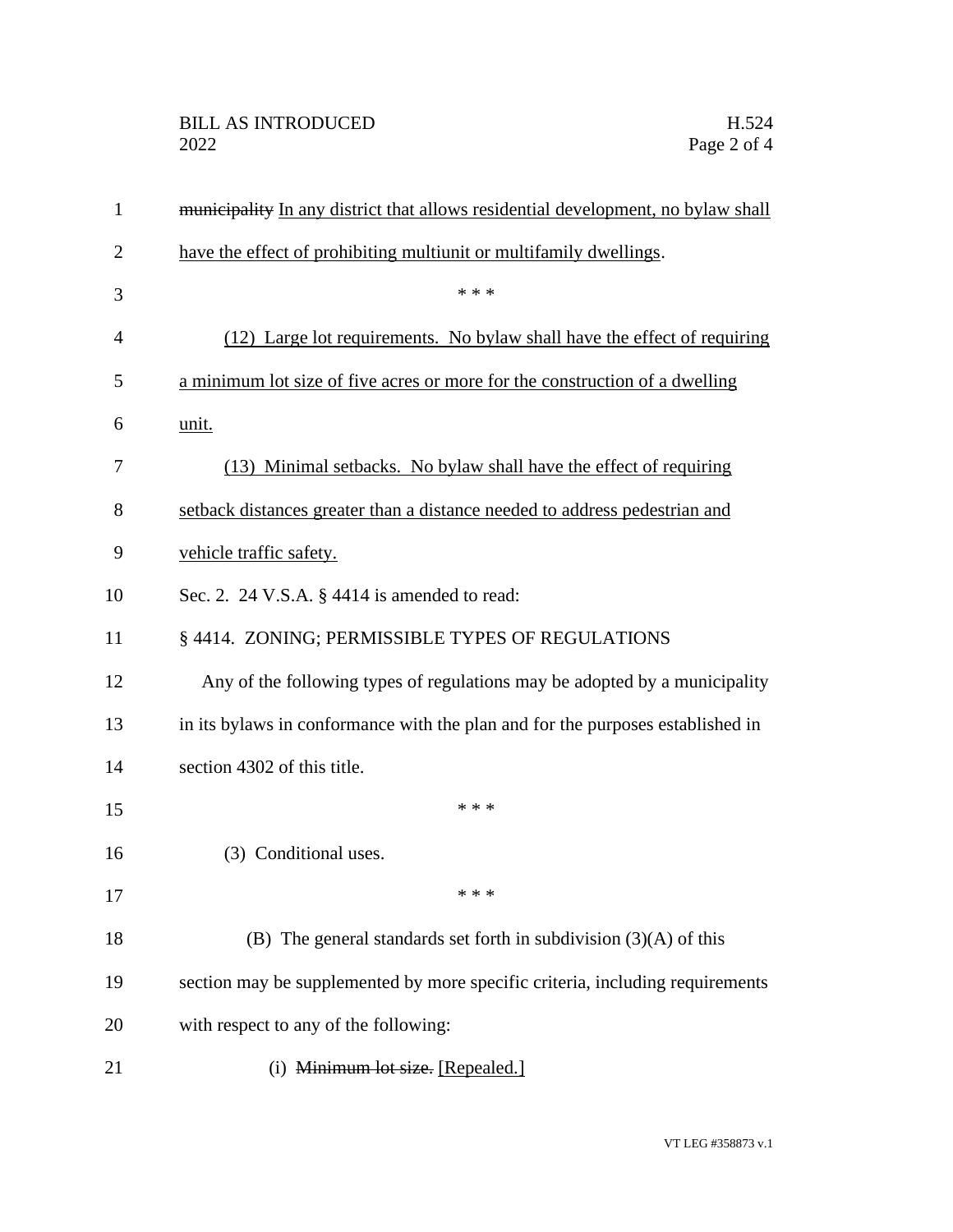$***$ 

| $\mathbf{1}$   | (ii) Distance from adjacent or nearby uses. [Repealed.]                            |
|----------------|------------------------------------------------------------------------------------|
| $\overline{2}$ | (iii) Performance performance standards, as under subdivision (5)                  |
| 3              | of this section.;                                                                  |
| 4              | (iv) Criteria criteria adopted relating to site plan review pursuant               |
| 5              | to section 4416 of this title :; and                                               |
| 6              | (v) Any any other standards and factors that the bylaws may                        |
| 7              | include.                                                                           |
| 8              | * * *                                                                              |
| 9              | (4) Parking and loading facilities. A municipality may adopt provisions            |
| 10             | setting forth standards for permitted and required facilities for off-street       |
| 11             | parking and loading which that may vary by district and by uses within each        |
| 12             | district. However, a municipality may not adopt these provisions for               |
| 13             | residential uses. These bylaws may also include provisions covering the            |
| 14             | location, size, design, access, landscaping, and screening of those facilities. In |
| 15             | determining the number and size of parking spaces required under these             |
| 16             | regulations, the appropriate municipal panel may take into account the             |
| 17             | existence or availability of employer "transit pass" and rideshare programs,       |
| 18             | public transit routes, and public parking spaces in the vicinity of the            |
| 19             | development.                                                                       |
|                |                                                                                    |